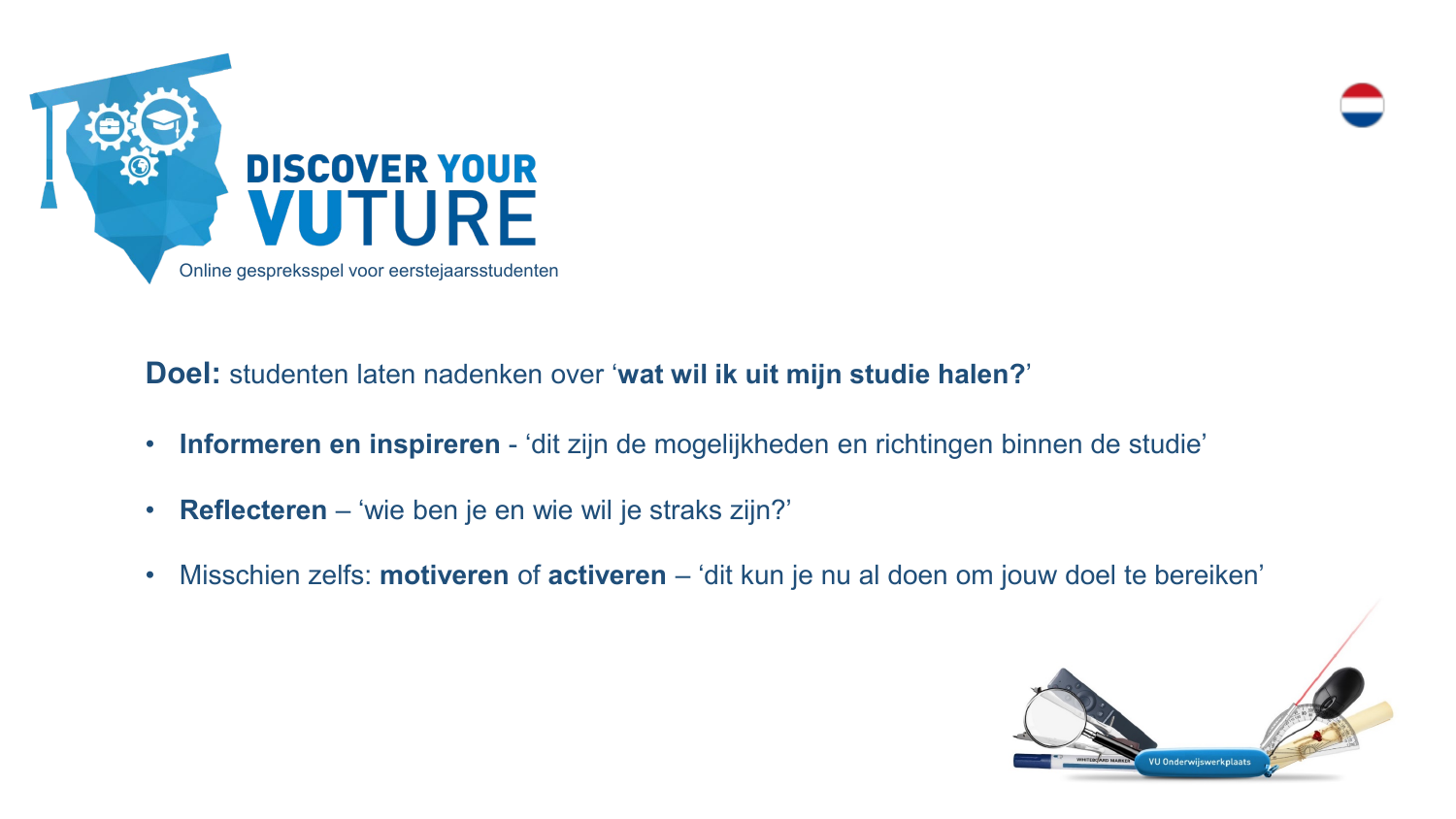



Antwoordopties gebaseerd op interesse in:

- **Academische ontwikkeling** de ontwikkeling tot een zelfstandig academicus of misschien zelfs wetenschapper. Primair in de vorm van kennis.
- **Professionele ontwikkeling**  het opdoen van vaardigheden die van invloed zijn op de invulling en kleuring van een vervolgstudie en de latere loopbaan. Primair in de vorm van vaardigheden.
- **Maatschappelijke ontwikkeling -** bewustwording van de eigen maatschappelijke positie en verantwoordelijkheid als toekomstig academicus en professional. Primair in de vorm van betrokkenheid.

De uitslag van de quiz is een **profiel** gebaseerd op de **verhouding** tussen 'A-, P- en M-punten'.

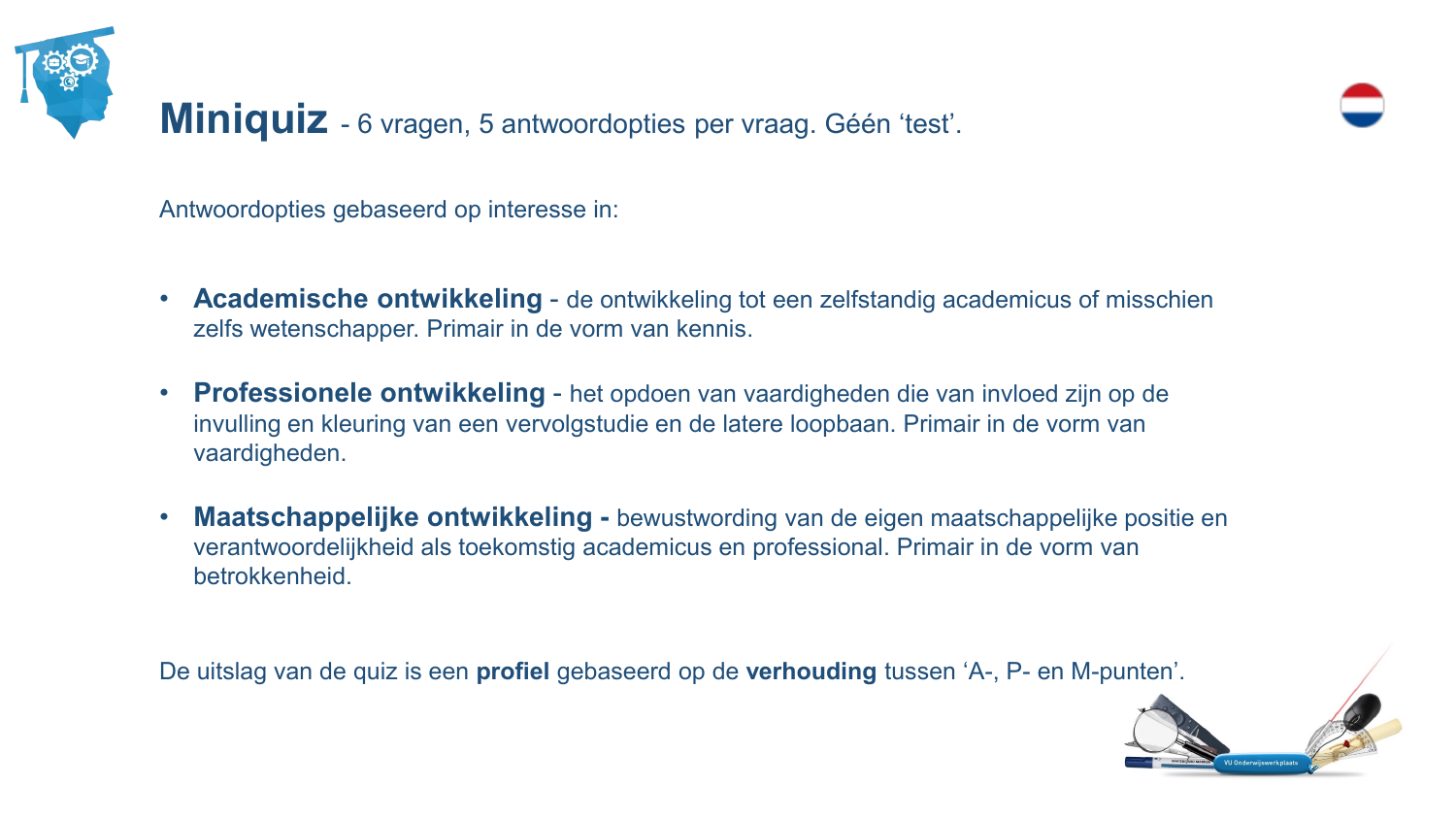



'Discover Your VUture is een quizje om in kaart te brengen welke kant je op wilt met je studie, en wat de VU jou kan bieden om je op weg te helpen. Het is geen echte 'test', maar een aanleiding om na te denken over 1) welk type student je bent en 2) welk type academicus je straks wilt zijn.'

### **Opdracht plenair**

- 1. Vul de quiz in
- 2. Geef via Mentimeter\* aan welk profiel je had





\*Je kunt bijvoorbeeld de gedeelde Mentimeterslide gebruiken:<https://www.mentimeter.com/app/shared>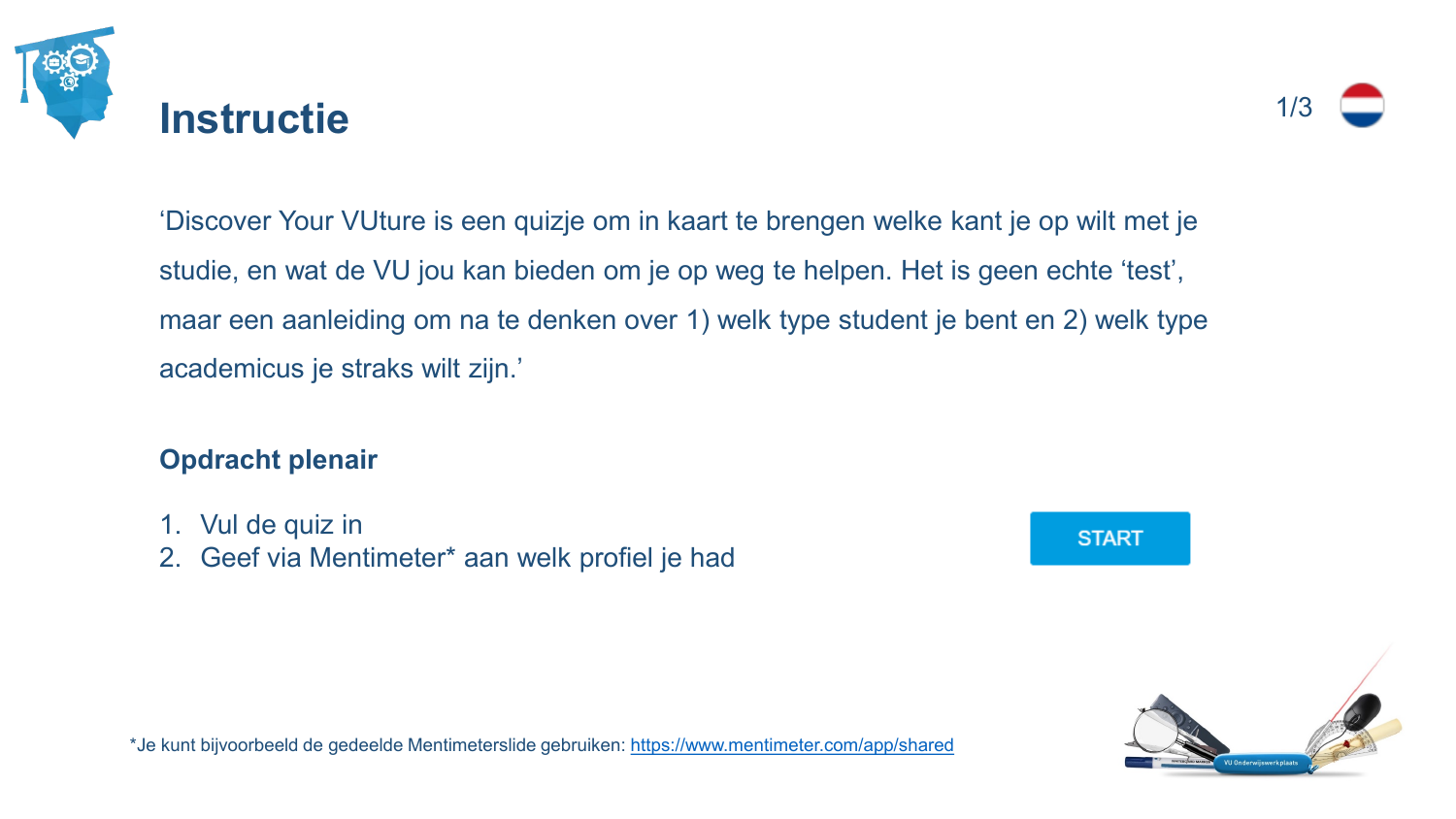



**Indeling break-out rooms** o.b.v. profielen: zelfde of aanverwante profielen bij elkaar. Tijd: ± 10 min.

**Interview** elkaar aan de hand van de vragen:

- 1. Herken je je in het profiel? Wat klopt wel en wat klopt niet?
- 2. Kloppen de krachten en valkuilen uit je profiel? Zijn er nog andere krachten en valkuilen?

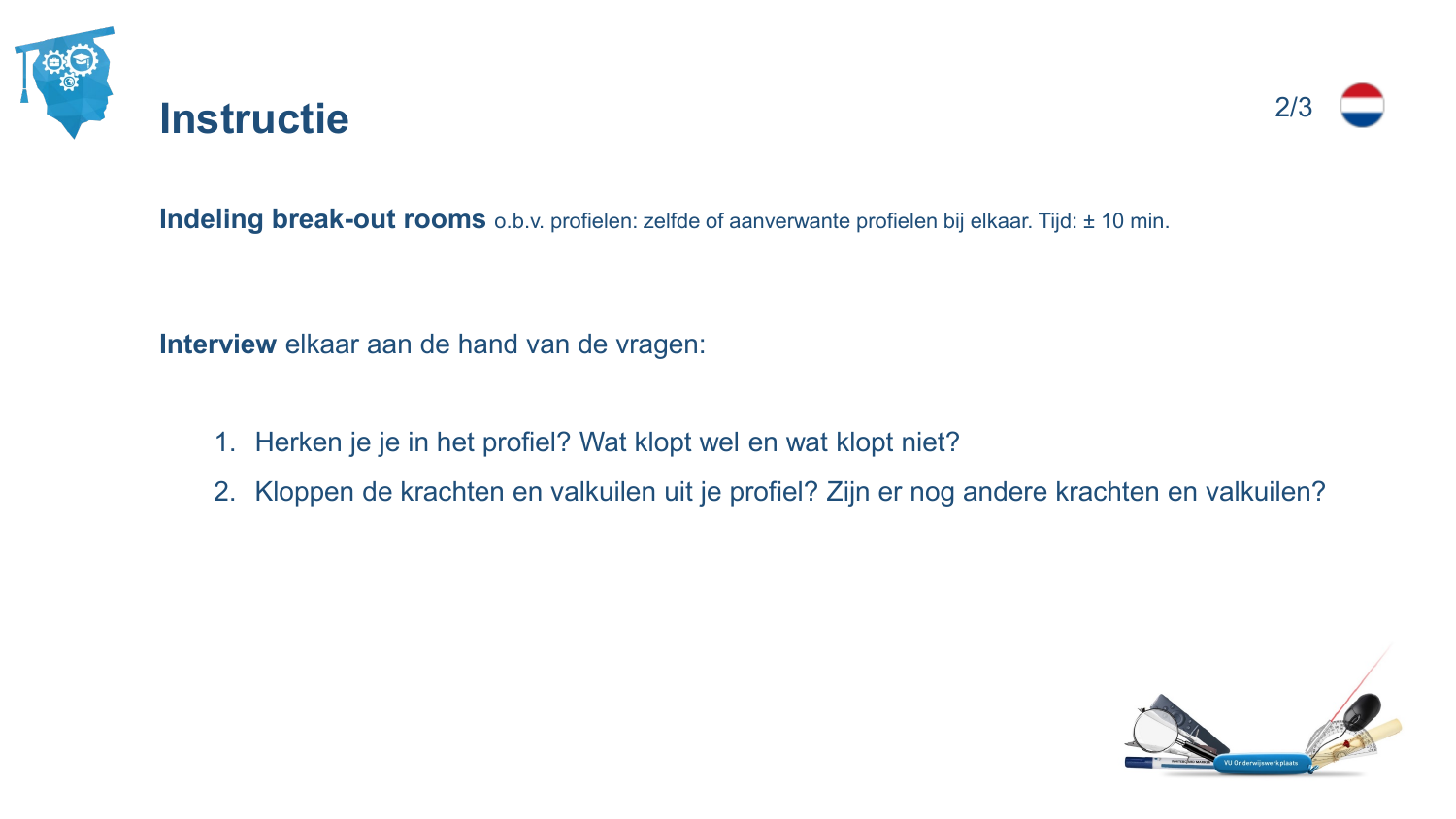



- **Uitwisseling** in general room
- Leg tijdens de terugkoppeling verbindingen tussen profielen en:
	- **Curriculum** welke keuzes kun je maken in vakken / richtingen / keuzeruimte
	- **Beroepsperspectieven –** waar zijn alumni / collega's terechtgekomen?
	- **VU-tips** wat heeft de VU jou (nog meer) te bieden?



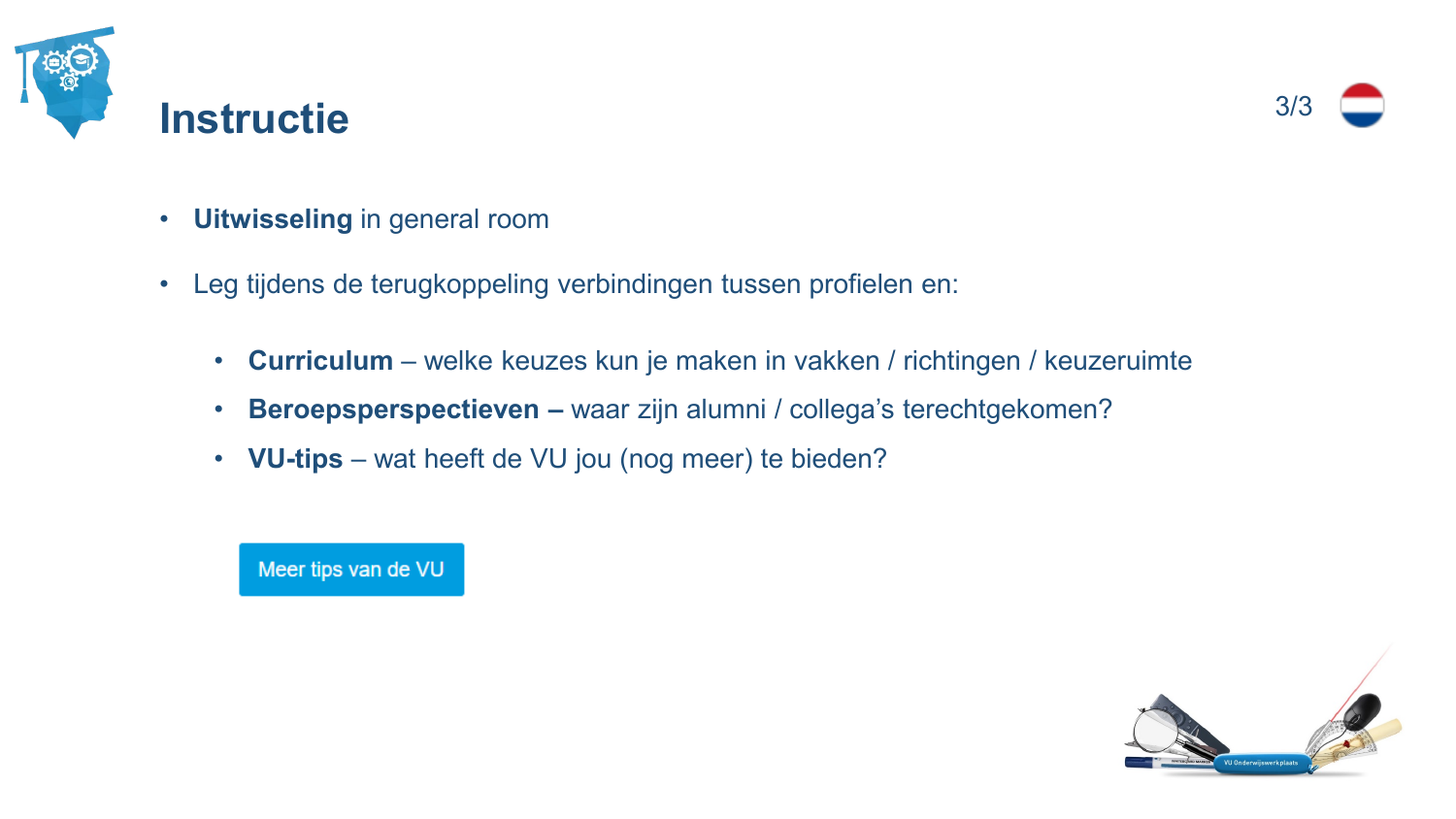



|                    |            | <b>Punten</b> |                 |
|--------------------|------------|---------------|-----------------|
| <b>Profiel</b>     | Academisch | Professioneel | Maatschappelijk |
| Wetenschapper      | 80-100%    | $0 - 20%$     | $0 - 20%$       |
| <b>Studiebol</b>   | 50-79%     | 0-39%         | $0 - 39%$       |
| Carrièretijger     | $0 - 20%$  | 80-100%       | $0 - 20%$       |
| Ondernemer         | 0-39%      | 50-79%        | $0 - 39%$       |
| Wereldburger       | $0 - 20%$  | $0 - 20%$     | 80-100%         |
| <b>Bestuurder</b>  | 0-39%      | 0-39%         | 50-79%          |
| Kennisdeler        | 40-60%     | $0 - 20%$     | 40-60%          |
| <b>Doener</b>      | $0 - 20%$  | 40-60%        | 40-60%          |
| <b>Adviseur</b>    | 40-60%     | 40-60%        | $0 - 20%$       |
| <b>Duizendpoot</b> | 20-50%     | 20-50%        | 20-50%          |

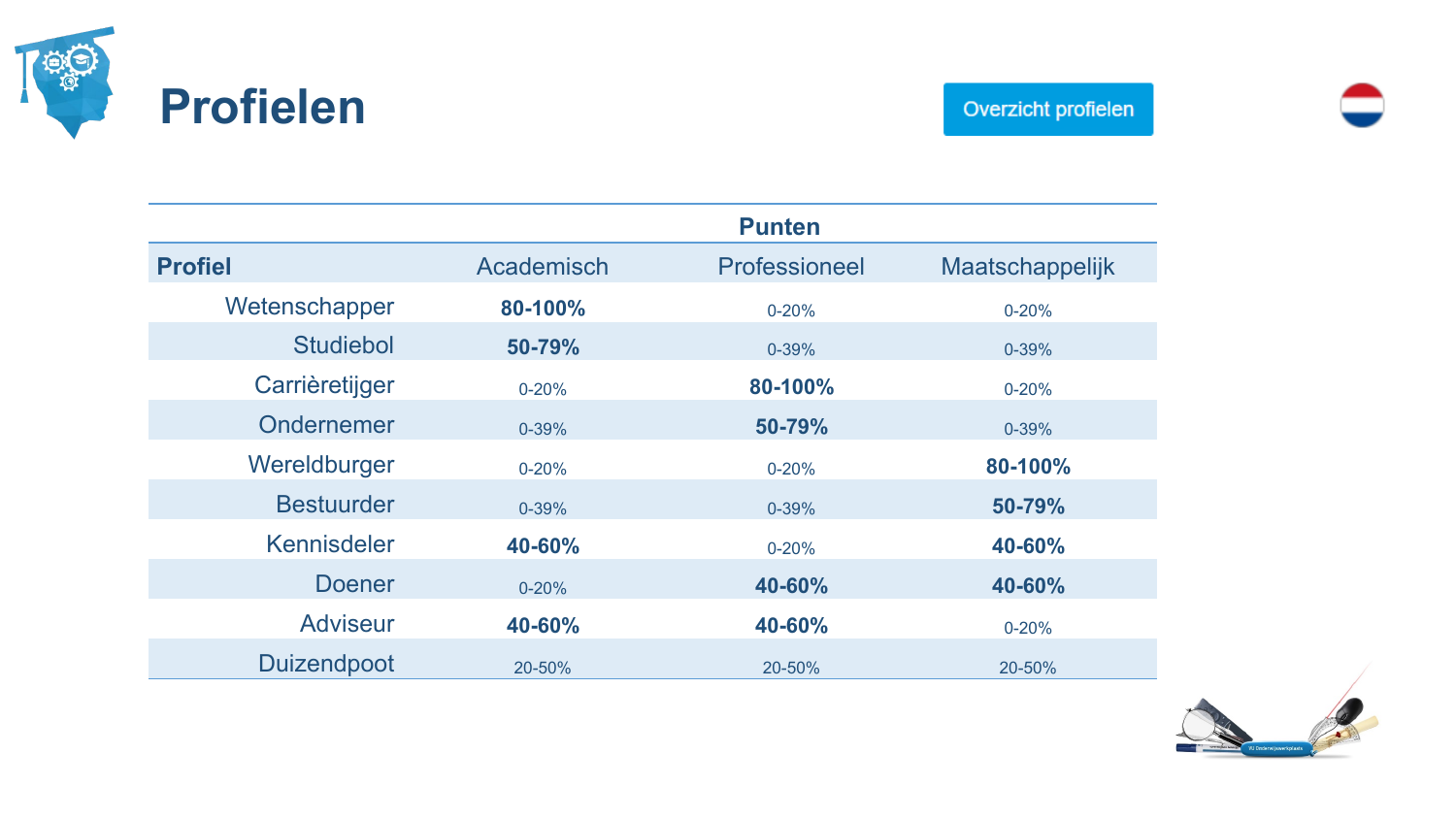





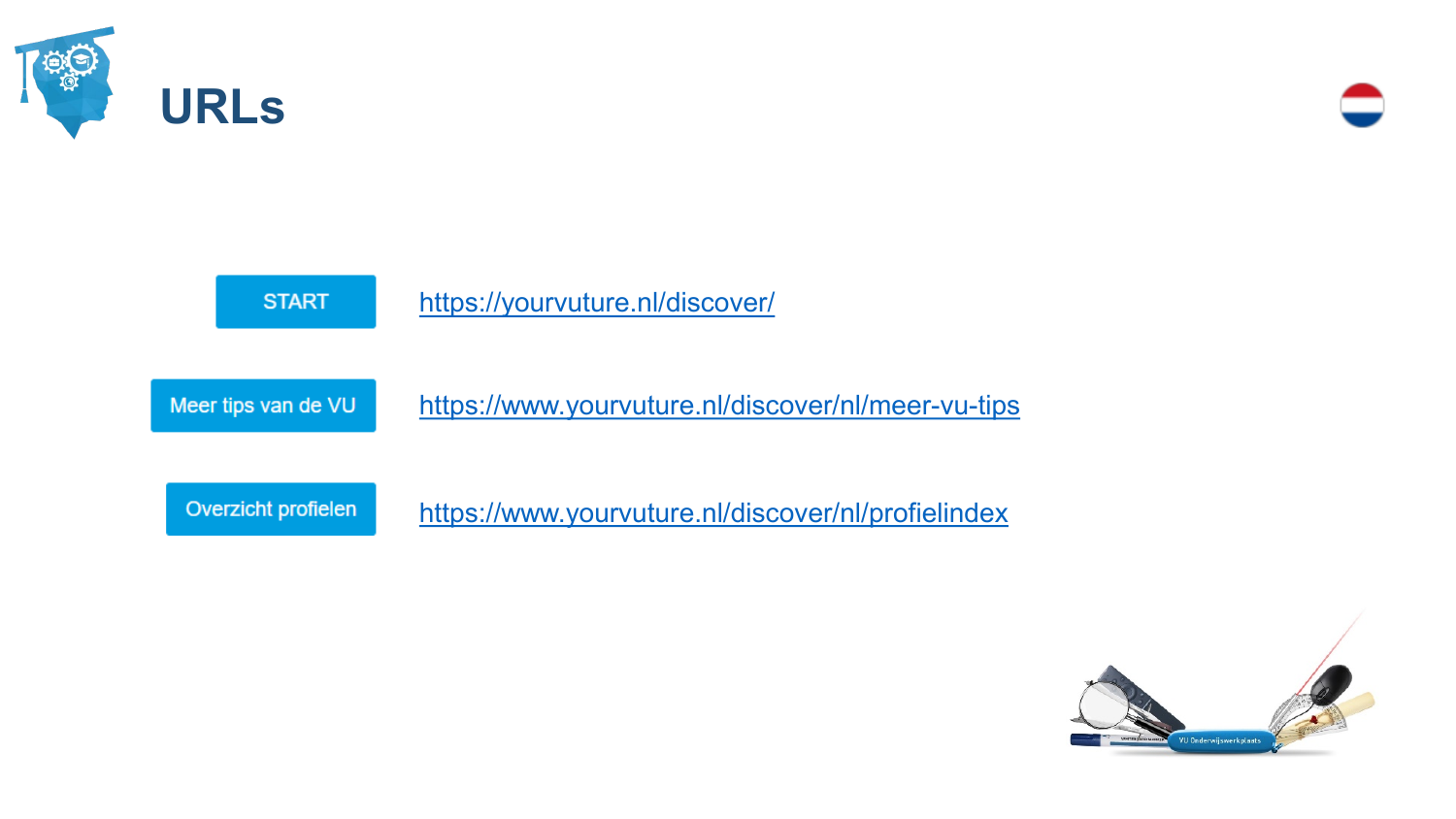



## **Goal:** get students to think about '**what do I want to get out of my studies?**'

- **Inform and inspire** 'these are the possibilities and directions within the study'.
- **Reflect** 'who are you and who do you want to be in the future?'
- Perhaps even: **motivate** or **activate** 'what can you do right now to reach your goal?'

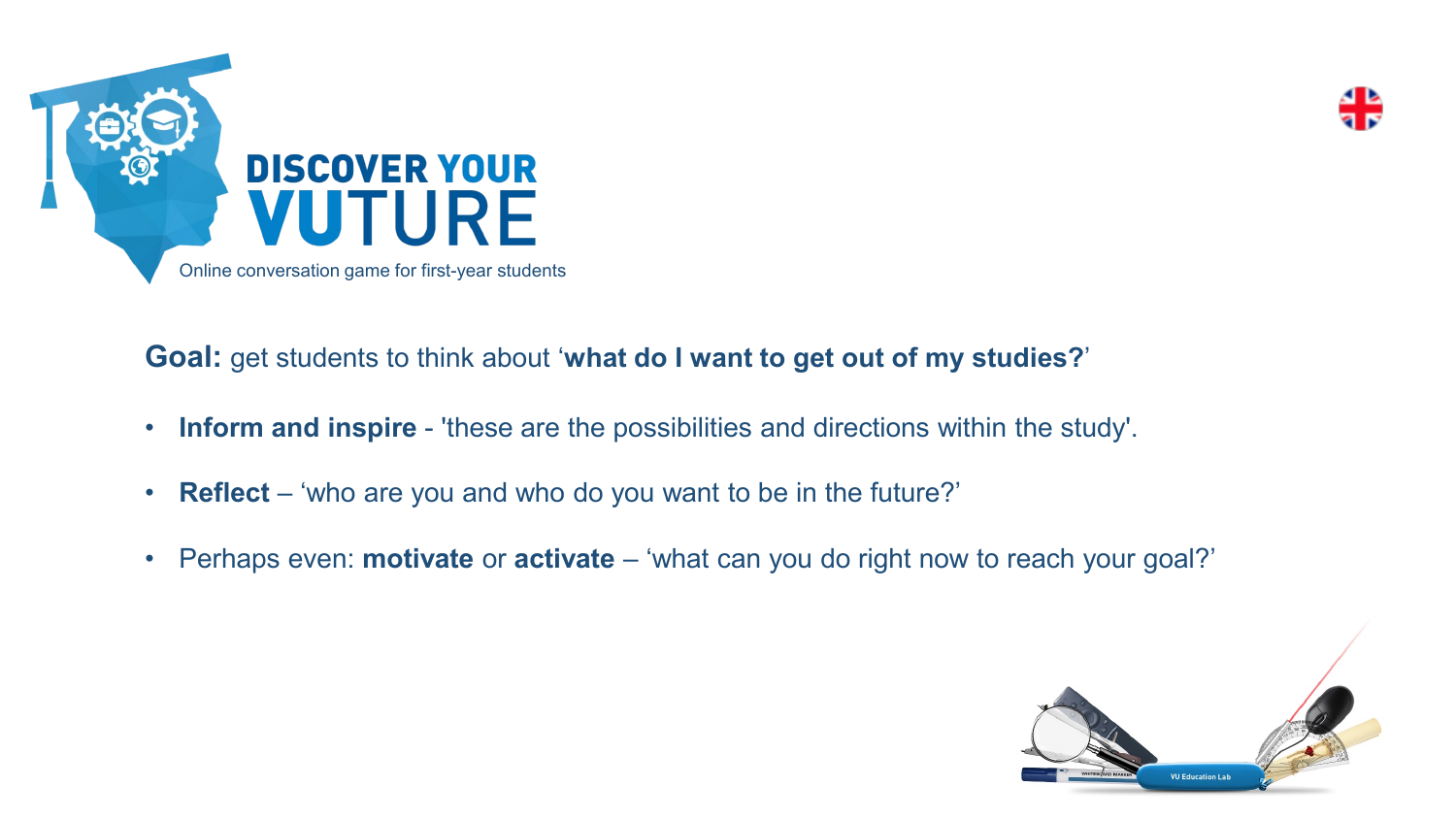



Answer options based on interest in:

- **Academic development** the development into an independent academic or perhaps even a scientist. Primarily in the form of knowledge.
- **Professional development**  the acquisition of skills that influence the content and colour of further study and later careers. Primarily in the form of skills.
- **Social development -** awareness of one's own social position and responsibility as a future academic and professional. Primarily in the form of involvement.

The result of the quiz is a **profile** based on the **ratio** of 'A, P and S points'.

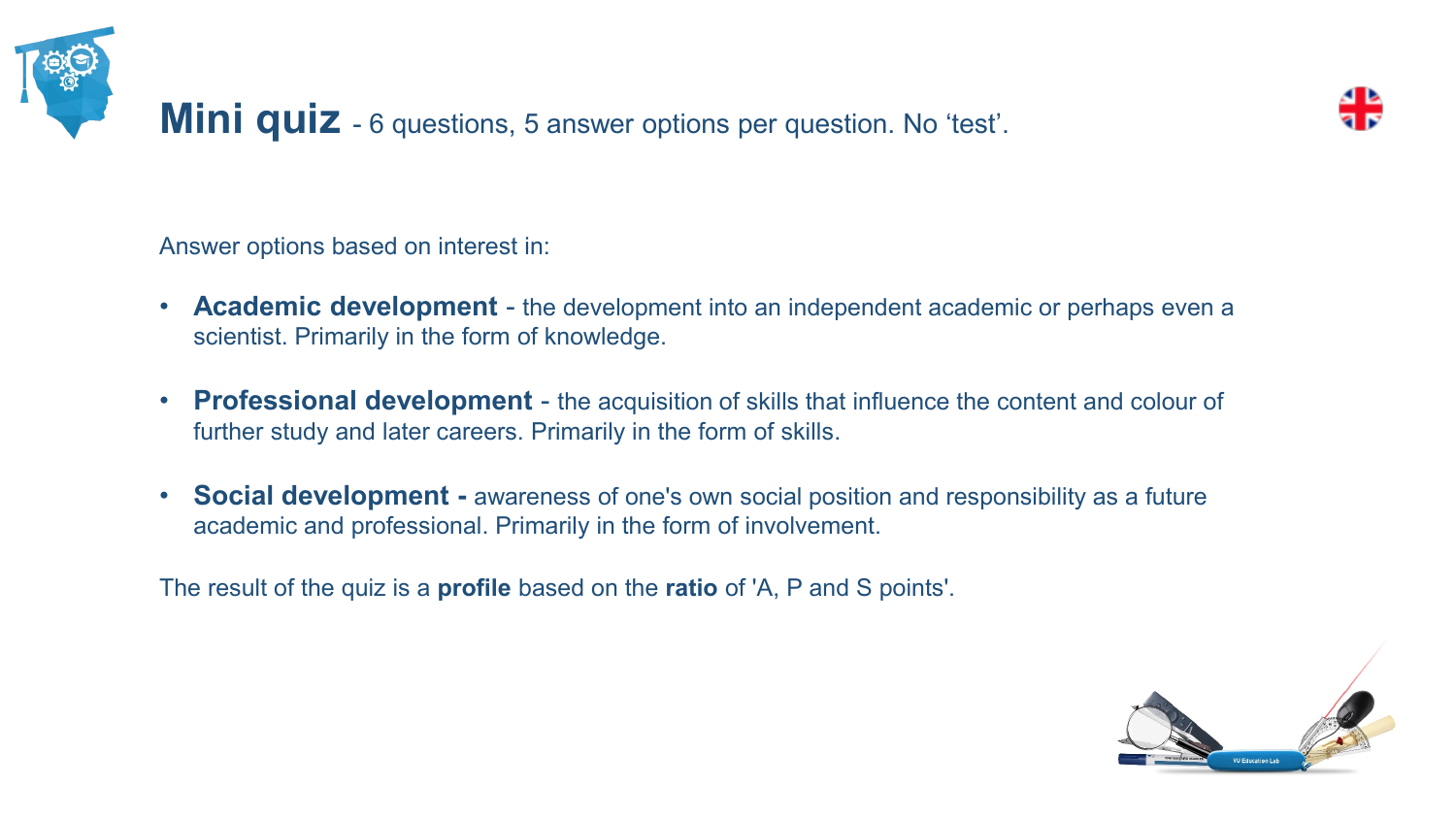



'Discover Your VUture is a little quiz to map out which direction you want to go with your studies, and what the VU can offer you to help you on your way. It is not a real 'test', but a trigger to think about 1) what type of student you are and 2) what type of academic you want to be.'

### **Plenary assignment**

- 1. Complete the quiz
- 2. Indicate which profile you had via Mentimeter\*.





\* You can, for example, use the shared Mentimeters slide:<https://www.mentimeter.com/app/shared>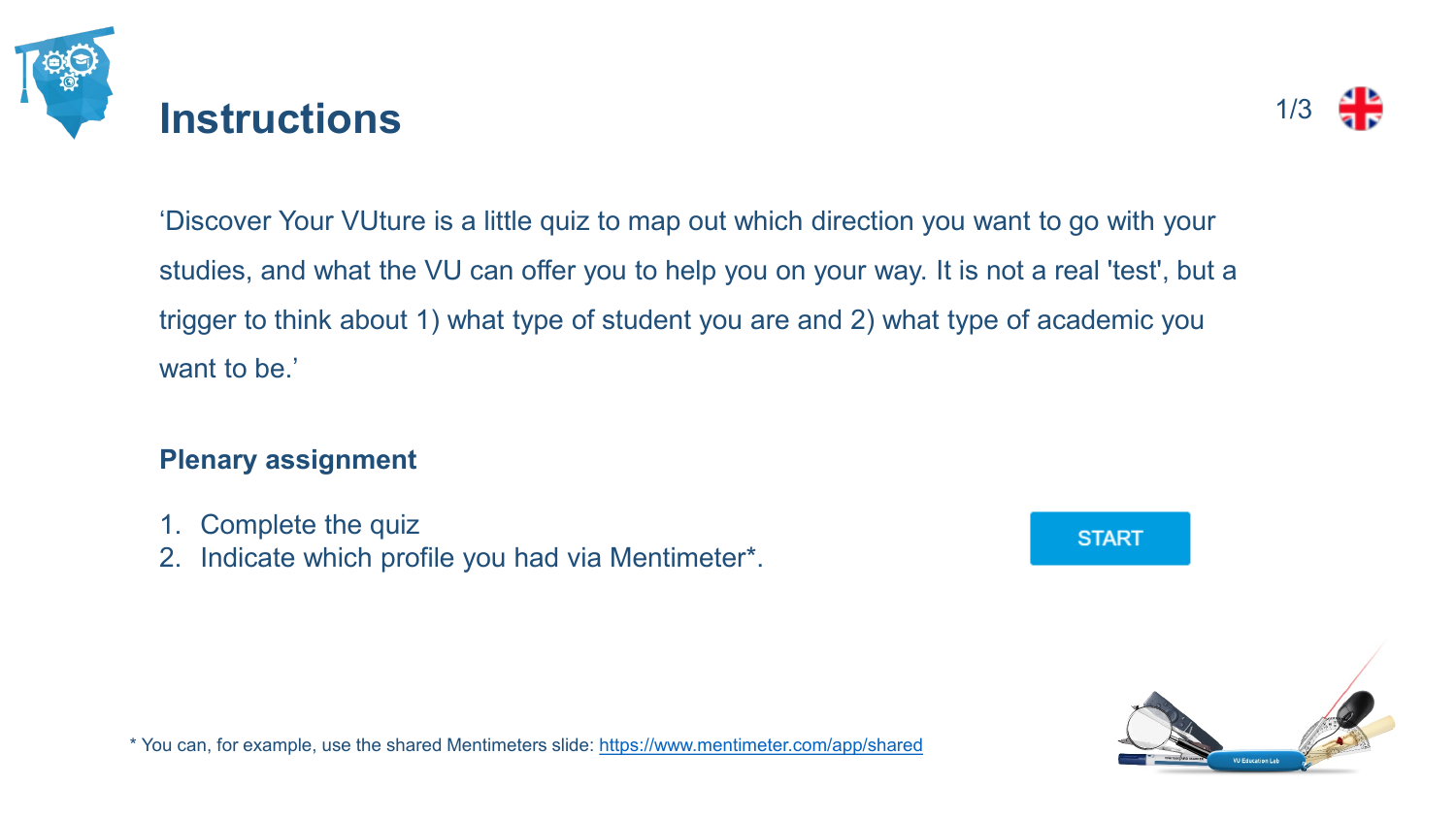



**Break-out rooms** based on profiles: same or related profiles together. Time: ± 10 min.

**Interview** each other on the basis of the questions:

- 1. Do you recognize yourself in the profile? What is true and what is not true?
- 2. Are the strengths and pitfalls from your profile right? Are there any other strengths and pitfalls?

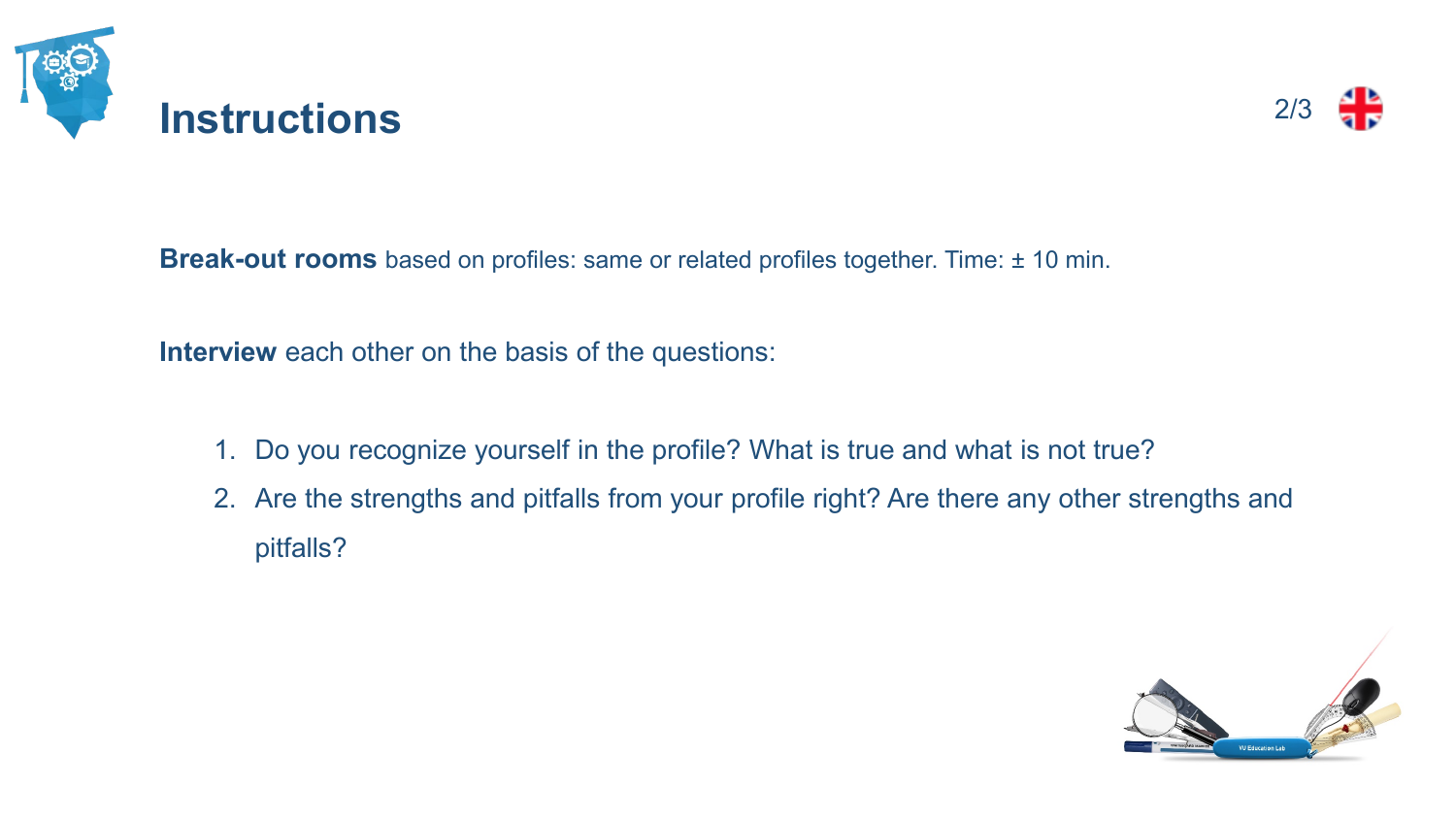



- **Exchange** in general room
- During the exchange, make connections between profiles and:
	- **Curriculum** what choices can you make in subjects / directions / electives
	- **Professional perspectives –** where did alumni/colleagues end up?
	- **VU-tips** what else does VU Amsterdam have to offer?

More tips from VU Amsterdam

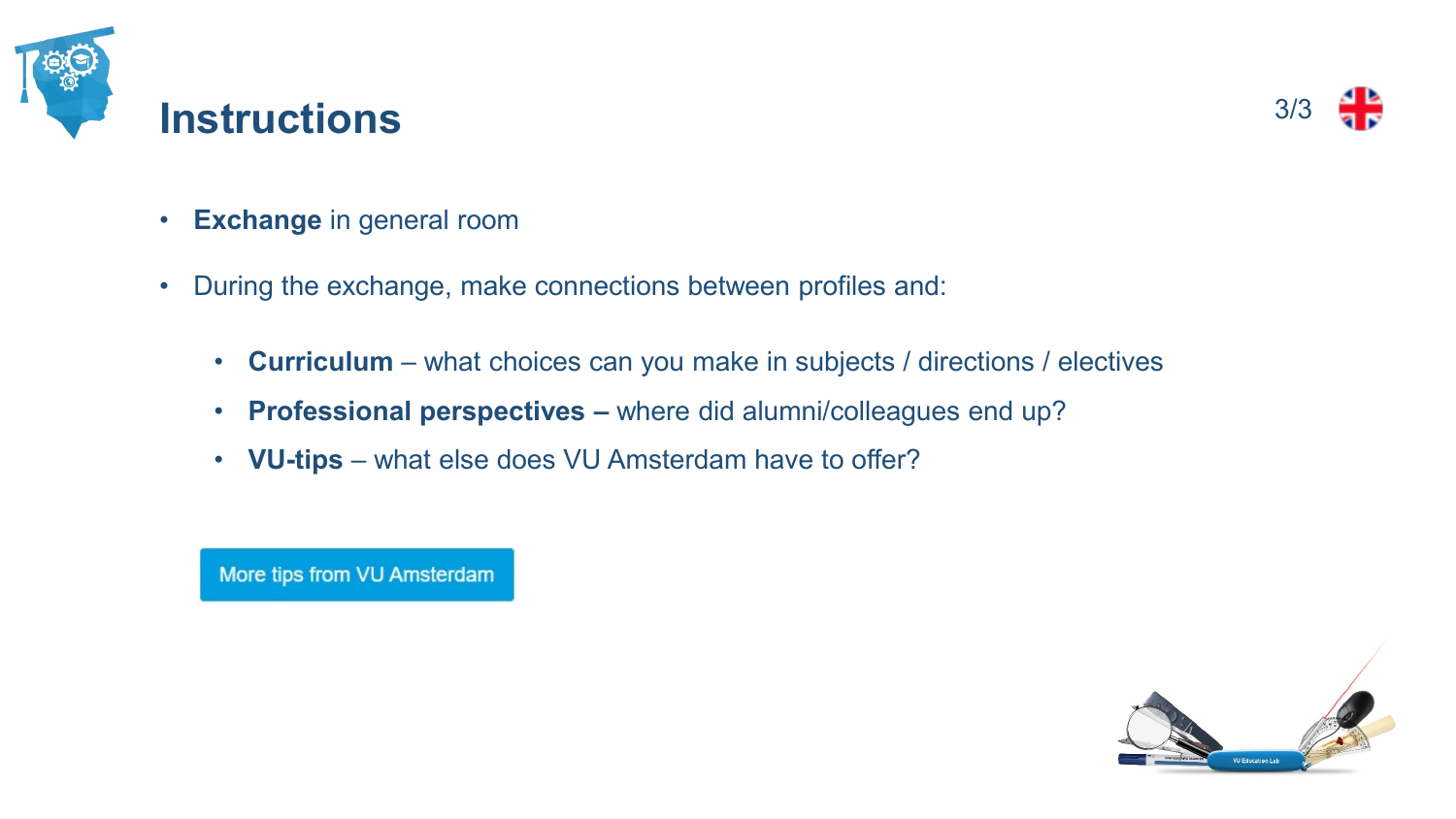



|                           |           | <b>Points</b> |               |
|---------------------------|-----------|---------------|---------------|
| <b>Profile</b>            | Academic  | Professional  | <b>Social</b> |
| <b>Scientist</b>          | 80-100%   | $0 - 20%$     | $0 - 20%$     |
| <b>Bookworm</b>           | 50-79%    | 0-39%         | 0-39%         |
| <b>Carreer Tiger</b>      | $0 - 20%$ | 80-100%       | $0 - 20%$     |
| <b>Entrepreneur</b>       | 0-39%     | 50-79%        | 0-39%         |
| <b>World Citizen</b>      | $0 - 20%$ | $0 - 20%$     | 80-100%       |
| <b>Director</b>           | $0 - 39%$ | 0-39%         | 50-79%        |
| <b>Knowledge Provider</b> | 40-60%    | $0 - 20%$     | 40-60%        |
| Go-getter                 | $0 - 20%$ | 40-60%        | 40-60%        |
| <b>Advisor</b>            | 40-60%    | 40-60%        | $0 - 20%$     |
| Centipede                 | 20-50%    | 20-50%        | 20-50%        |